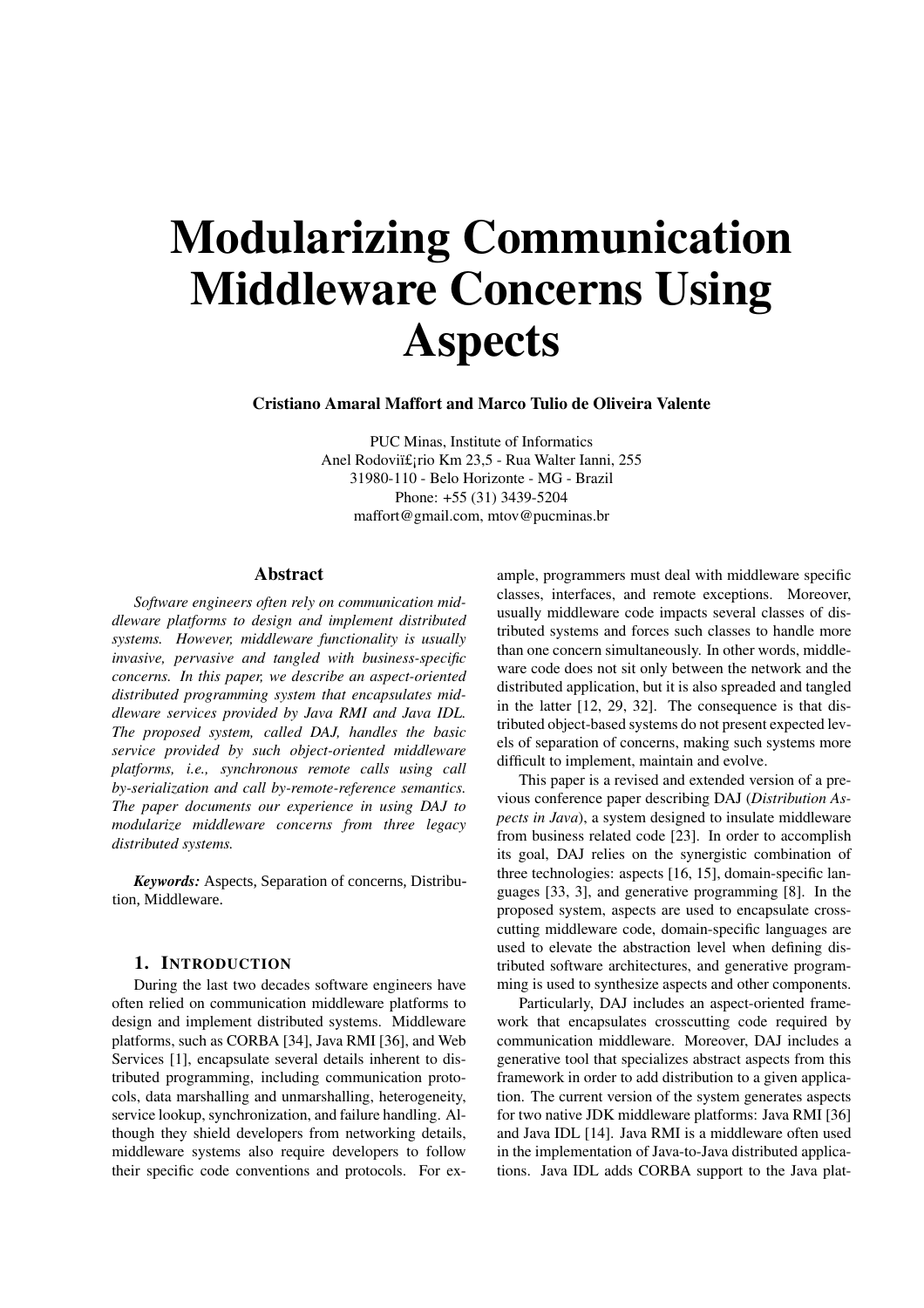

Figure 1. Developing distributed applications using DAJ

form, providing interoperability with distributed systems written in other programming languages.

In DAJ-based applications, business classes do not need to follow particular programming conventions. More specifically, they do not need to extend middleware pre-defined classes, implement remote interfaces or accessor and mutator methods; they also do not need to handle remote exceptions. Instead, a domain-specific language is used to declare the role that plain Java classes and objects play in a particular distributed system configuration. From specifications in such language, called distribution descriptors, DAJ generates classes and aspects that modularize the otherwise crosscutting middleware functionality. The aspects are generated in AspectJ [15, 19]. Figure 1 summarizes the steps proposed by the system to support the implementation of distributed object-based applications.

DAJ introduces at least two contributions to the conventional use of middleware platforms. First, and more important, developers can focus on the functional concerns of the system they are building since DAJ automatically generates aspects that modularize crosscutting code required by middleware platforms. Second, DAJ users do not need to master details and idiosyncrasies inherent to middleware APIs.

The remaining of this paper is organized as follows. Section 2 presents a motivating example, used in the rest of the paper to describe the DAJ system. Section 3 describes the programming interface that must be followed by DAJ users. Section 4 presents the software architecture and the implementation of the DAJ system, focusing on the abstract aspects defined by the system and the concrete aspects generated from the information defined in distribution descriptors. Section 5 describes our experience in using DAJ to modularize middleware concerns from three medium-sized distributed systems. This experimental study constitutes the main contribution of this work regarding our first paper about DAJ [23]. Section 6 presents a discussion about the lessons learned in DAJ development. Section 7 describes related work and Section 8 concludes the paper.

# 2. STOCKWATCHER SYSTEM

In order to describe the DAJ system, we will use in the remaining of this paper a distributed application that provides information about stock prices. The StockWatcher system consists of a remote object that stores the current price of a set of stocks. Clients access this object to update the price of a given stock and to subscribe for updates in the price of stocks. In the latter case, the server object uses a callback to notify the client.

Although simple, StockWatcher uses the core abstractions provided by object-oriented middleware systems. It relies on remote calls using call by-serialization and call by-remote-reference semantics when objects are used as parameters. A copy of an object is passed when call byserialization semantics is specified (also known as objectby-value semantics in CORBA). In this case, there is no relation between the client-side object and the copy that the server uses during the execution of the remote method. On the other hand, when using call by-remote-reference semantics, the remote reference associated with the object is passed as argument of the remote call. During the execution of the remote method, this reference can be used to callback the object in the client address space.

StockWatcher admits several deployment configurations. For example, a deployment scenario may include a single RMI server and a number of Java clients. In another scenario, CORBA may be used in order to support interoperation with clients implemented in other programming languages. In a third scenario, we can have two servers, one implemented in CORBA and another implemented in Java RMI. In this case, each server handles a subset of the traded stocks.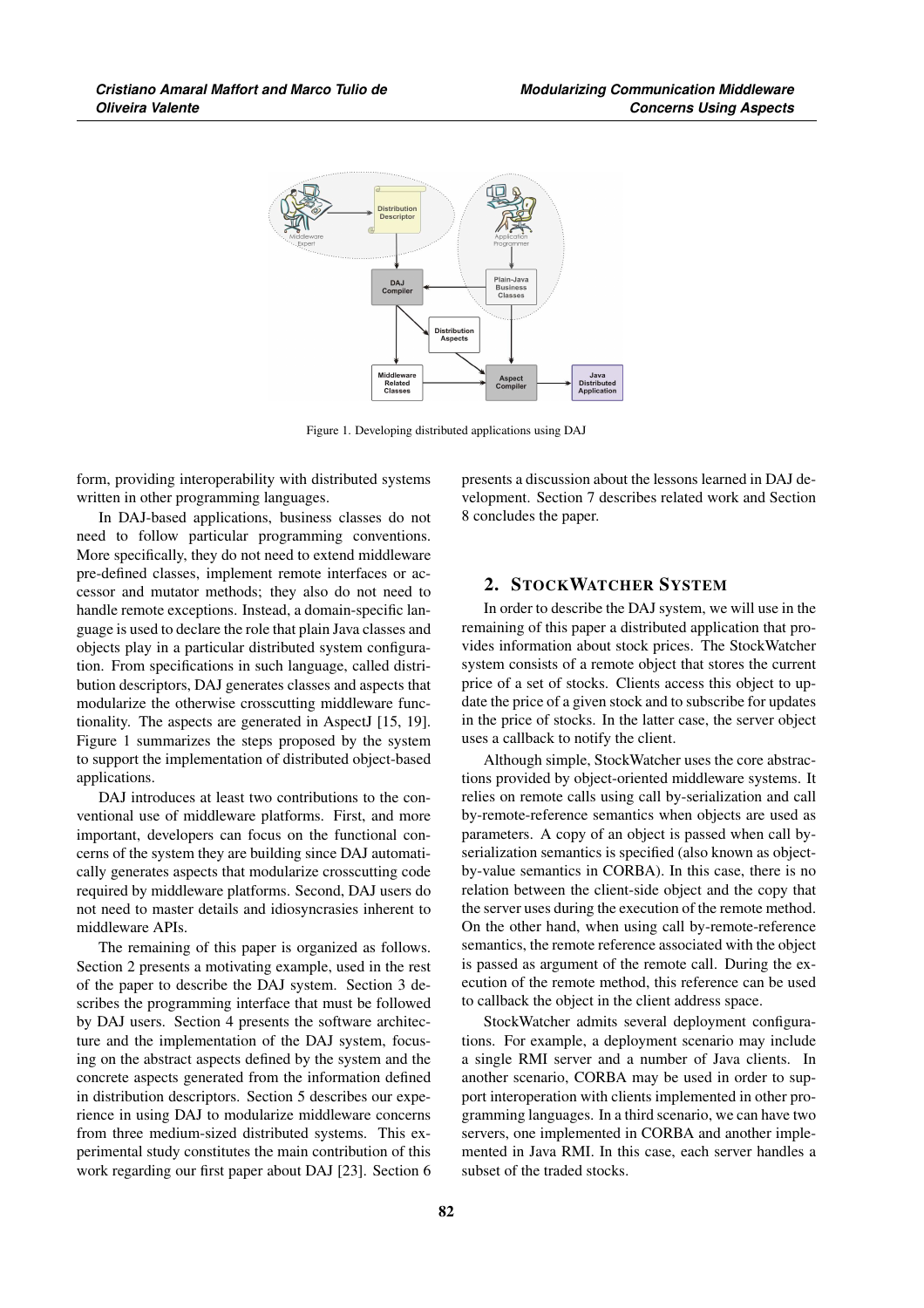| 1:     | <server id="StockMarketA"></server>               |
|--------|---------------------------------------------------|
| 2:     | <interface>stockwatcher.StockMarket</interface>   |
| $3 -$  | <class>stockwatcher.StockMarketImpl</class>       |
| 4.     | <protocol>javaidl</protocol>                      |
| 5.     | <nameserver>skank.pucminas.br</nameserver>        |
| 6 :    | $\langle /s$ erver $\rangle$                      |
| 7:     | <server id="StockMarketB"></server>               |
| 8 :    | <interface>stockwatcher.StockMarket</interface>   |
| 9 :    | <class>stockwatcher.StockMarketImpl</class>       |
| 10:    | <protocol>javarmi</protocol>                      |
| 11:    | <nameserver>patofu.pucminas.br:1530</nameserver>  |
| 12:    | $\langle$ /server>                                |
| 13:    | $<$ remote $>$                                    |
| 14:    | <interface>stockwatcher.StockListener</interface> |
| 15:    | <class>stockwatcher.StockListenerImpl</class>     |
| $16 -$ | $\langle$ /remote>                                |
| 17:    | <serializable></serializable>                     |
| 18:    | <class>stockwatcher.StockInfo</class>             |
| 19:    |                                                   |

Figure 2. A possible distribution descriptor for the motivating example

We describe next the main interfaces and classes of the system.

Interfaces: The server that stores stock prices implements the following interface:

```
interface StockMarket {
 void update(StockInfo info);
 void subscribe(String stock,StockListener obj);
 void unsubscribe(String stock,StockListener obj);
 StockInfo getStock(String stock)
    throws StockNotFoundException;
}
```
Clients publish changes in the price of stocks by calling the update method. The class StockInfo is used to store stock prices in a given date and time:

```
class StockInfo {
  private String stock;
  private double value;
 private String date_time;
\overline{1}
```
Clients register their interest in notifications of price changes by calling the method subscribe, passing the name of the stock they are interested in and a reference to a remote object used by the server to call back the client. The unsubscribe method is used to cancel the registration performed by subscribe. In both methods, the client object that the server calls back must implement the interface StockListener:

```
interface StockListener {
 void update(String stock, double value);
}
```
The StockMarket interface also provides the getStock method used to retrieve the current price of the stock passed as parameter. If the server does handle the requested stock, a remote exception of type StockNotFoundException is raised.

Implementation: In the implementation of the Stock-Watcher system, the class StockMarketImpl implements the interface StockMarket and the class StockListenerImpl implements the interface StockListener. Different from standard objectoriented implementations using Java RMI and Java IDL, the described interfaces and classes do not have any tangled code related to distribution.

## 3. PROGRAMMING INTERFACE

This section describes the DAJ programming interface. More specifically, we describe the conventions that developers must follow in order to define distribution descriptors and to program client and server modules.

## 3.1. DISTRIBUTION DESCRIPTORS

DAJ hides from business classes programming conventions demanded by the underlying middleware platform. The ultimate goal is to allow developers to focus on the functional requirements of the applications they are building, delegating to the framework the implementation of the aspects related to distribution concerns. However, developers must define the distributed configuration of their systems using an XML file called distribution descriptor.

Basically, distribution descriptors contain information about remote objects of a given distributed application. A remote object is one whose methods can be accessed from another address space, possibly from a different host. In DAJ, remote objects that are registered in a naming server are called server objects (or just servers). For such objects, DAJ users must define their names, classes and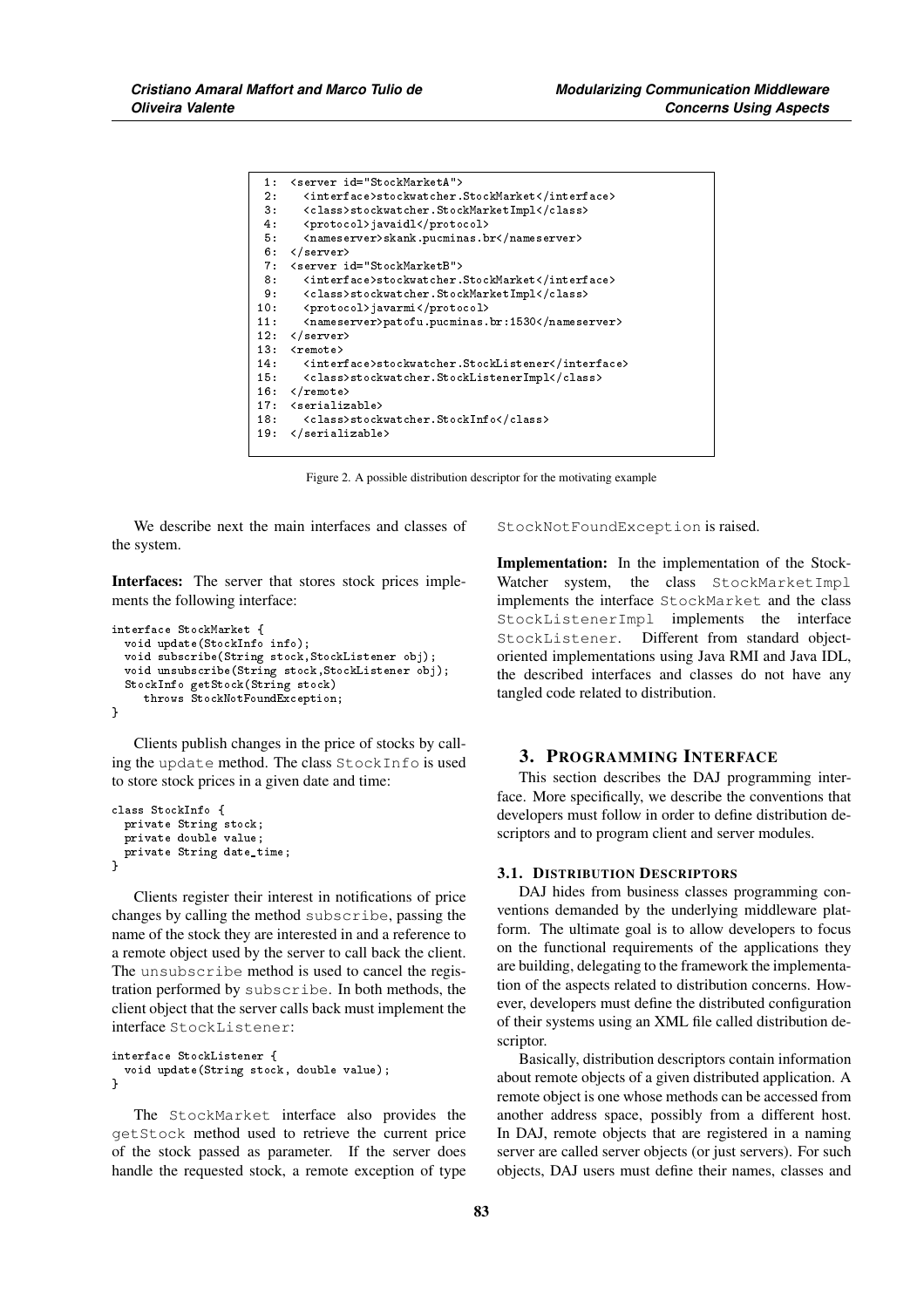interfaces, the middleware used to access them, and the host and port number of the naming server where they must be registered<sup>1</sup>. Such information is specified using a server tag in the distribution descriptor. DAJ users must also define the types that are passed in remote calls using call by-serialization and call by-remote-reference. In the case of types passed by-remote-reference (node remote), developers must inform their interfaces and classes. In the case of types passed by-serialization (node serializable), developers must inform their classes.

Example: Figure 2 presents a possible distribution descriptor for the StockWatcher system. This descriptor assumes an architecture including two servers: the first uses Java IDL for communication and is registered under the name StockMarketA (lines 1 to 6); the second server uses Java RMI and is registered under the name StockMarketB (lines 7 to 12). Moreover, the descriptor prescribes that in remote calls objects of type StockListener are passed by-remote-reference (lines 13 to 16) and objects of type StockInfo are passed byserialization (lines 17 to 19).

## 3.2. CLIENTS

In distributed object-based systems, clients locate remote objects and then perform remote calls using the same syntax of local calls. Clients must use the getRef method from the DAJ API to obtain references to server objects configured in a given distribution descriptor. Using such references, clients perform remote calls in a transparent way, i.e., without having any knowledge about the underlying middleware platform.

Example: We show next a fragment of a client module of the StockWatcher system:

```
1: StockMarket s1,s2;
2: s1= (StockMarket)
3: ServiceLocator.getRef("StockMarketA");
4: s2= (StockMarket)
5: ServiceLocator.getRef("StockMarketB");
6: ....
7: StockInfo s;
8: s=new StockInfo("sunw",124.6,"10/04/2007");
9: s1.update(s):10: .......
11: StockListener listener= new StockListenerImpl();
12: s1.subscribe("goog", listener);
13: s2.subscribe("yhoo", listener);
```
In lines 1 to 5, the client uses the getRef method to obtain references to the servers identified by the names StockMarketA and StockMarketB in the distribution descriptor presented in Figure 2. Next, the client calls the update method of the first server passing byserialization an object of type StockInfo (lines 7 to 9). Finally, the client subscribes to changes in the price of two stocks (lines 11 to 13). It is worth to mention that in both calls the client informs the same object of type StockListener to receive callbacks from the servers. As prescribed by the associated distribution descriptor, the first server will use Java IDL to call back this object and the second server will use Java RMI.

#### 3.3. SERVERS

DAJ generates for each server defined in a distribution descriptor an activation class, i.e., a class with a main method used to create, activate and register the remote object. This class has the same name of the server with the suffix Server.

## 4. ARCHITECTURE

This section presents the software architecture and the implementation of the DAJ system, focusing on the abstract aspects defined by the system and the concrete aspects generated from the information defined in distribution descriptors. We begin the section describing the creation of remote interfaces. Next, we describe aspects used to inject middleware related concerns in business classes, retrieve remote references and activate remote objects. Thus, this section assumes that the reader is familiar with AspectJ syntax and semantics, which includes basic knowledge of abstractions such as join points, pointcuts, advices, and inter-type declarations. Such abstractions are described in details in AspectJ introductory papers [15] or textbooks [19].

## 4.1. REMOTE INTERFACES

Interfaces that have middleware related concerns tangled in their code are called remote interfaces. From distribution descriptor data, DAJ automatically generates remote interfaces as required by Java RMI and Java IDL. Such interfaces have the same name of their associated business interfaces, but they are created in a different package to avoid name collision.

Java RMI Remote Interfaces: Remote interfaces required by Java RMI are similar to their associated business interfaces, except that they must extend java.rmi.Remote and their methods must throw java.rmi.RemoteException. DAJ generates code for remote interfaces since the static crosscutting features of AspectJ do not support adding a throws clause in the signature of methods. This problem was already been reported in other works [29, 32].

<sup>&</sup>lt;sup>1</sup>A naming service allows clients to locate objects based on their names. The current implementation of DAJ is compatible with the standard naming servers provided by Java RMI and Java IDL, respectively called rmiregistry and tnameserv.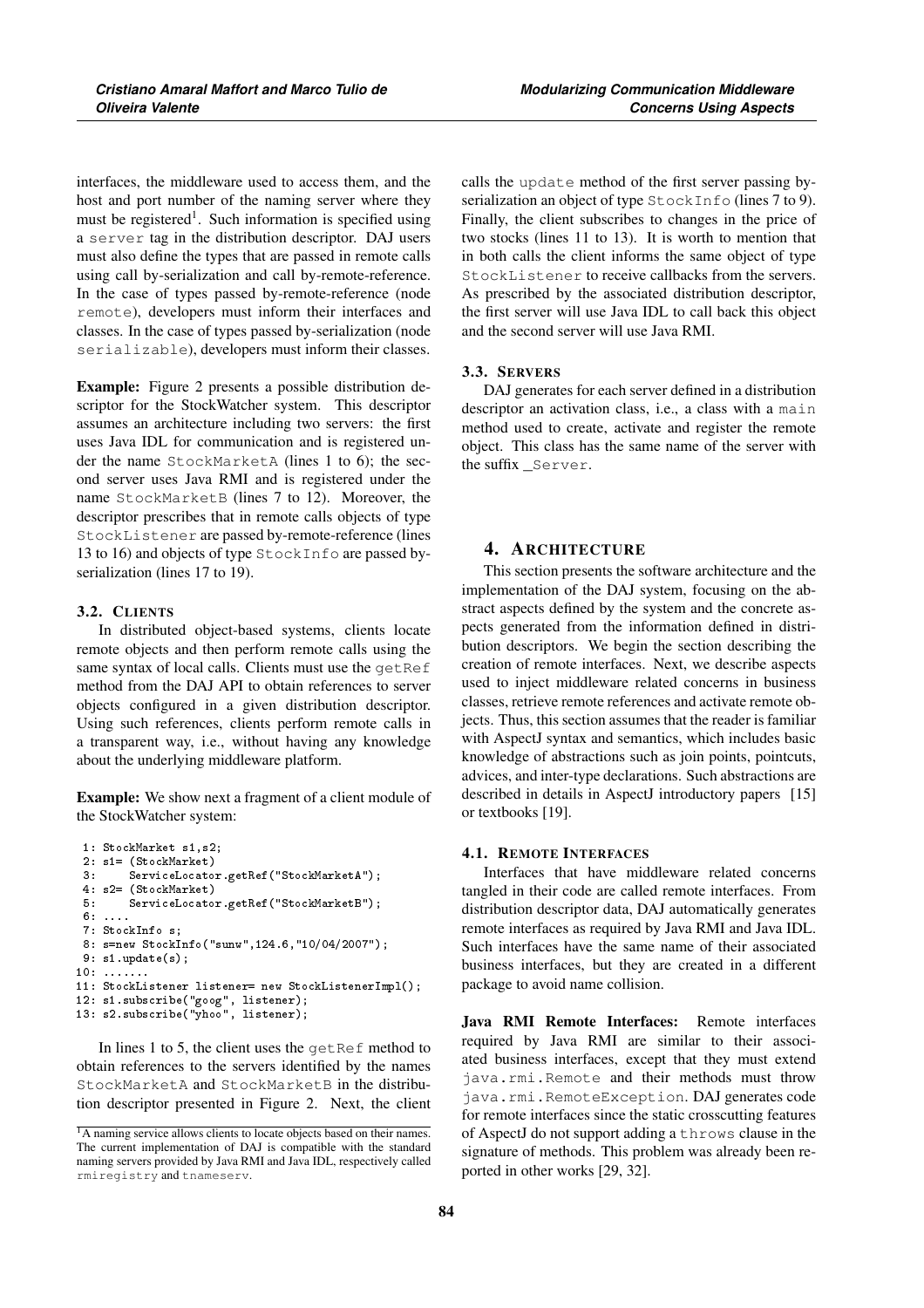```
interface StockMarket extends Remote {
  void update(StockInfo info) throws RemoteException;
  void subscribe(String stock, stockwatcher.rmi.StockListener obj) throws RemoteException;
  void unsubscribe(String stock, stockwatcher.rmi.StockListener obj) throws RemoteException;
  StockInfo getStock(String stock) throws StockNotFoundException, RemoteException;
}
```
Figure 3. Java RMI interface for the motivating example

Another difference between business and remote interfaces is related to call by-remote-reference. Suppose that a business interface method has a parameter of a type T declared as remote in the distribution descriptor. In the remote interface, we must change T to the type of its associated remote interface. The reason is that Java RMI transmits the stub of the argument when the formal parameter implements a Remote interface. Thus, the stub is not compatible for assignment with business types.

Figure 3 presents the remote interface associated to the business interface StockMarket. The presented interface extends Remote. Moreover, its methods declare that they can throw RemoteException. Finally, the type of the parameter obj in the subscribe and unsubscribe methods was replaced by the associated remote interface type.

Java IDL Remote Interfaces: As usual in CORBAbased distributed applications, remote interfaces must be specified in  $IDL - a$  neutral language proposed by CORBA to define remote interfaces. Thus, DAJ generates an IDL specification for business types defined in the deployment descriptor of a given system. Moreover, DAJ relies on the  $idl \uparrow$  compiler that is part of the Java IDL platform to generate classes and interfaces required by CORBA implementations. In object-oriented Java IDL systems, the code of such classes is scattered and tangled in the business classes of the distributed system under design.

Figure 4 shows the interface StockMarketOperations, generated by the idl j compiler and that must be implemented by a business class. In this interface, business types have also been replaced by their counterpart remote types, as proposed by DAJ for RMI interfaces.

#### 4.2. REMOTE CLASSES

Remote classes are those that result from the instrumentation of business classes with distribution concerns. DAJ makes a distinction between remote classes whose instances are registered in a naming service and those whose instances are not registered in such service. The former are always specified in a server tag of distribution descriptors. An example is the Stock-MarketImpl class. The latter are declared in remote tags and are used to create objects that are passed using call by-remote-reference in remote calls. An example is the class StockListenerImpl.

The remaining of this subsection describes how these two type of remote classes are instrumented with distribution code required by Java IDL. The instrumentation required by Java RMI follows the same pattern, and thus is not be presented in this paper.

Classes that can be located using a naming service: As any remote class, such classes must implement the remote interface generated by DAJ. Moreover, for each method in the remote interface with a parameter of type T, where T is a remote interface type, the system inserts a counterpart method in the class. The body of this method just calls the method that expects the business type associated with T.

In order to illustrate, we show the aspect that transforms StockMarketImpl in a remote class.

```
1: aspect RemoteStockMarketImpl {
      declare parents: StockMarketImpl implements
3: StockMarketOperations;
4:
5: public void StockMarketImpl.subscribe(<br>6: String stock,
                String stock,
 7: stockwatcher.idl.StockListener obj) {
8: StockListenerAdapter adapter;
9: adapter= new StockListenerAdapter(obj);<br>10: subscribe(stock, adapter);
      subscribe(stock, adapter);<br>}
\frac{11}{12}:
      12: ...
13: }
```
Lines 2-3 define that the class StockMarket-Impl must implement the remote interface Stock-MarketOperations (described in Section 4.1). Since the subscribe method of this interface expects a remote interface type as parameter, a method with the expected signature is also introduced in the class StockMarketImpl (lines 5 to 11). This introduction is needed since the subscribe method originally available in StockMarketImpl expects a parameter of the type StockListener (instead of the remote type stockwatcher.idl.StockListener prescribed by the interface StockMarketOperations).

The method introduced in StockMarketImpl redirects the call to the original subscribe method of the class (line 10). In order to make the redirection possible the following adapter is employed: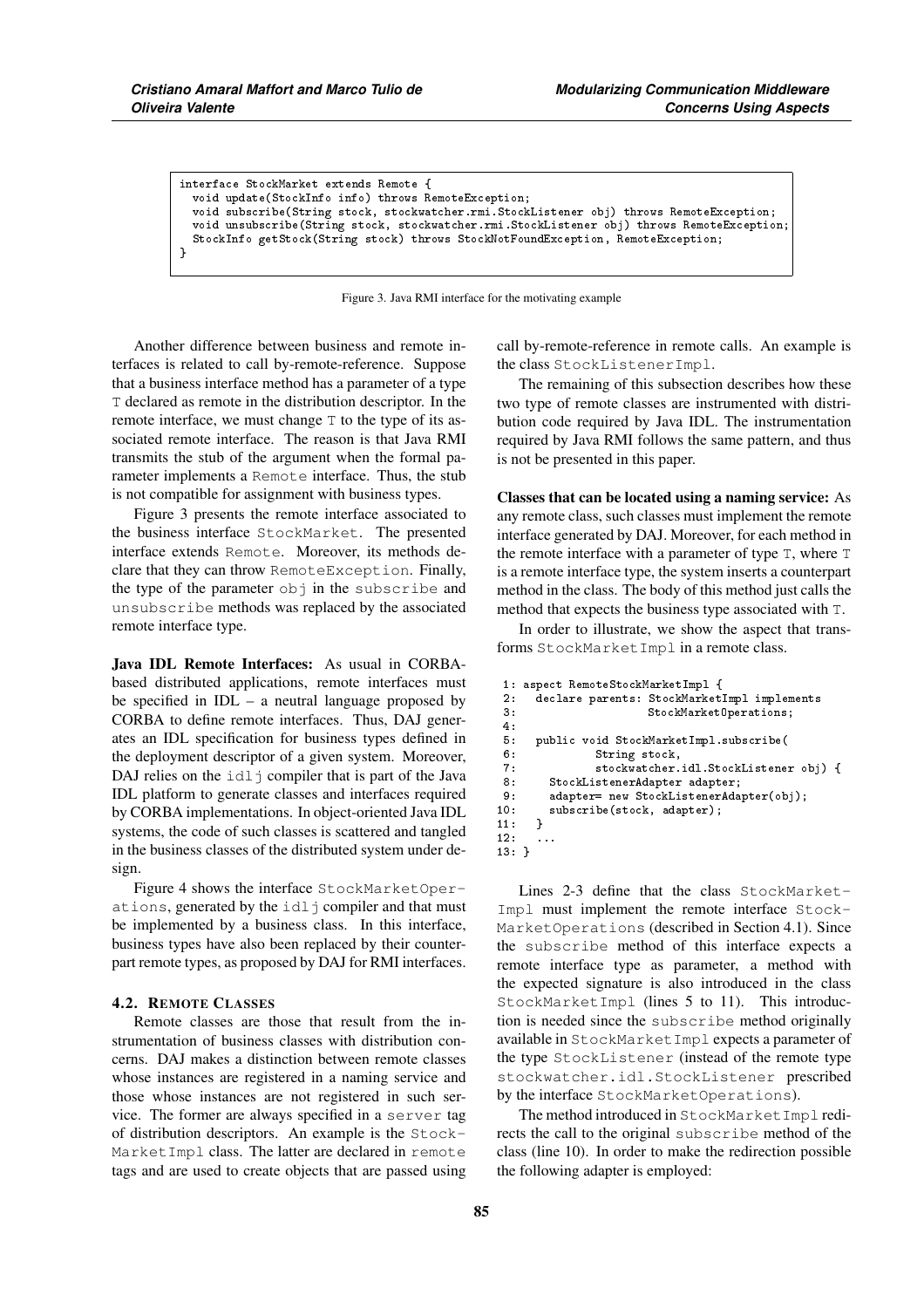```
interface StockMarketOperations {
 void update(stockwatcher.idl.StockInfo info);
 void subscribe(String stock, stockwatcher.idl.StockListener obj);
  void unsubscribe(String stock, stockwatcher.idl.StockListener obj);
  stockwatcher.idl.StockInfo getStock(String stock)
     throws stockwatcher.idl.StockNotFoundException;
}
```
Figure 4. Java IDL interface for the motivating example

```
class StockListenerAdapter implements StockListener {
  stockwatcher.idl.StockListener adaptee;
  StockListenerAdapter (
    stockwatcher.idl.StockListener adaptee) {
    this.adaptee= adaptee;
  }
  public void update(String stock, double value) {
    adaptee.update(stock,value);
  }
}
```
Essentially, this adapter conforms the Stock-Listener remote interface to its counterpart business interface.

Classes that are not bound to a naming service: In such classes, the same inter-type declarations described previously are applied. Moreover, two new components are introduced by the associated aspect: a method export2IDL responsible for the activation of the remote object, and a reference refIDL to the stub created by the activation method provided by Java IDL. The export2IDL method uses the value of refIDL to decide whether the object needs to be activated or not. If the value is null, the method activates the object and stores its remote reference in refIDL.

The following aspect is created by DAJ to transform the business class StockListenerImpl into a remote class.

```
1: aspect RemoteStockListenerImpl {
2: declare parents: StockListenerImpl implements<br>3: StockListenerOperations:
                         3: StockListenerOperations;
4:
5: StockListener StockListenerImpl.refIDL= null;
\frac{6}{7}7: StockListener StockListenerImpl.export2IDL() {
      8: // activates remote object using Java IDL API
\circ10: }
```
Line 3 defines that the class must implement the StockListenerOperations interface. The remainder of the aspect introduces in StockListenerImpl the refIDL field (line 5) and the export2IDL method (lines 7 to 9).

#### 4.3. OBTAINING REMOTE REFERENCES

As defined in Section 3.2, clients obtain references to server objects by calling the getRef method. The implementation of this method basically retrieves the information about the requested object from the distribution descriptor and uses this information to perform a lookup operation in the naming server of Java RMI or Java IDL.

However, the getRef method does not return a reference to the stub of the remote object, but to a proxy for this object. This proxy is generated by DAJ and acts as representant for the remote object. The proxy implementation assumes the task of activating remote objects when they are passed as arguments of remote calls. In order to support this feature, the proxy relies on the export2IDL and export2RMI methods.

The following example presents the proxy returned when the client requests a reference to a server object of the type StockMarketImpl:

```
1: class StockMarketProxy implements StockMarket {
     stockwatcher.idl.StockMarket server;
\frac{3}{4}:
     4: void subscribe(String stock, StockListener obj) {
5: stockwatcher.idl.StockListener _obj;
6: _obj= ((StockListenerImpl) obj).export2IDL();
7: server.subscribe(stock, _obj)<br>8: }
     8: }....
9: }
```
The proxy subscribe method exports the object associated with its  $\circ \circ$  parameter (line 6) before redirecting the call to the remote object (line 7).

## 4.4. ACTIVATING REMOTE SERVERS

DAJ generates aspects that are responsible for creating, enabling and registering remote servers, thus removing this concern from business classes. Particularly for Java RMI, the following abstract aspect defines pointcuts and advices for handling these concerns:

```
1: abstract aspect RMIServer {
2: abstract pointcut ServerMainExecution();<br>3: abstract String getServerName();
       abstract String getServerName();
4: abstract String getRegistry();
5: abstract Remote getInstance();
6:
7: void around(): ServerMainExecution() {<br>8: // code to create, activate, and re
8: \frac{1}{2} code to create, activate, and register \frac{9}{2}9: // remote objects
10:11: }
```
In this aspect, the abstract pointcut ServerMain-Execution includes the join points where remote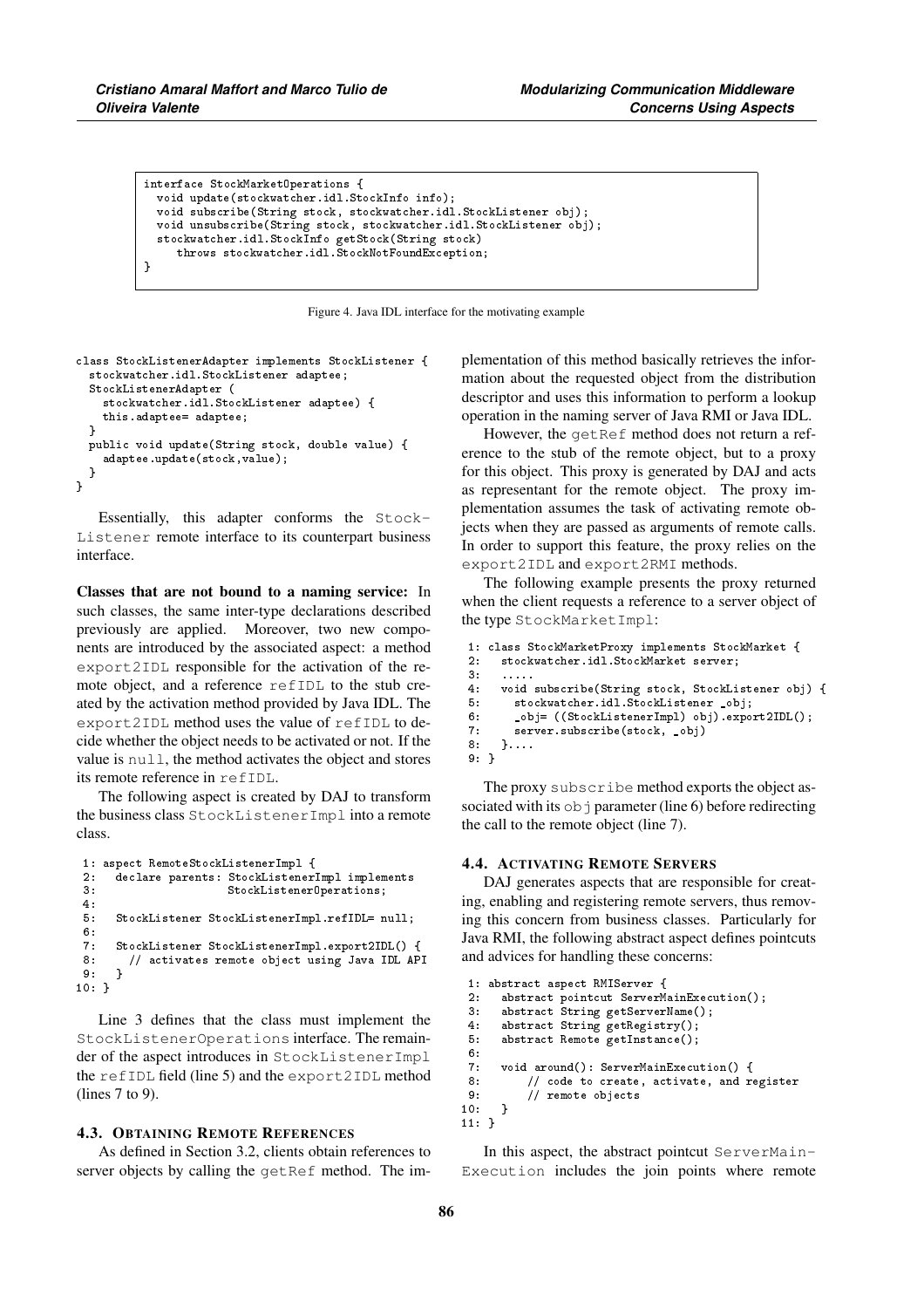servers should be created (line 2). The abstract method getServerName (line 3) returns a string that contains the name under which the object must be registered. The abstract method getRegistry returns the host name of the naming server (line 4). The getInstance method is a factory method responsible for the creation of remote objects (line 5). The aspect also contains an around advice associated with the ServerMainExecution pointcut (lines 7 to 10). This advice contains code to create, activate, and register remote objects, by using methods provided by Java RMI.

DAJ also provides an abstract aspect called CORBAServer, that is similar to the aspect RMI-Server.

Example: The concrete RMIServerStocketMarketB aspect created by DAJ activates and registers an instance of the StockMarketB server object defined in the distribution descriptor of the StockWatcher system.

```
aspect RMIServerStockMarketB extends RMIServer {
  pointcut ServerMainExecution: execution(
     public static void ServerStockMarketB.main(..));
  String getServerName() {
    return "StockMarketB";
  }
 String getRegistry() {
  return "patofu.pucminas.br:1530";
  \left| \right|Remote getInstance() {
    return new StockMarketImpl();
 ا -
}
```
The information needed to generate this aspect – including the name of the remote object, the host name of the RMI Registry and the class of the remote object – was retrieved from the distribution descriptor of the Stock-Watcher system.

## 4.5. EXCEPTION HANDLING

This section describes how DAJ handles middleware concerns tangled in remote exception classes.

Exception handling in Java IDL: In Java IDL, exceptions must be specified in the IDL signature of remote methods. From IDL interfaces, the idlj tool generates classes that represent such exceptions in Java. However, the generated classes present tangled Java IDL code to handle the serialization of the exception, so that it can be propagated from the server to the client address space. For example, such classes must extend org.omg.CORBA.UserException.

On the other hand, the StockWatcher system also includes its own plain Java StockNotFound-Exception class:

```
class StockNotFoundException extends Exception {
   public StockNotFoundException(String msg) {
```

```
super(msg);
}
```
}

Since we do not want to create any explicit middleware interference in core classes, DAJ generates an aspect that handles remote exceptions in the client and server sides of distributed applications. This aspect includes an advice that catches business exceptions raised by methods of the StockMarketImpl class and throws an equivalent remote exception. The system then relies on the CORBA layer to propagate remote exceptions to the client side. Another advice catches remote exceptions when they arrive in the client proxy class. This advice then throws an equivalent business exception.

Exception handling in Java RMI: In Java RMI, business exceptions raised by remote methods are seamlessly propagated to client objects, using the Java built-in serialization mechanism. Therefore, there is no dichotomy between business and remote exception classes, as in Java IDL. However, Java RMI requires remote method signatures to declare a RemoteException checked exception, that is used to signal communication failures. In order to eliminate the need for handling such exception in the client code, DAJ generates an aspect that transforms it into an unchecked exception.

# 5. EXPERIMENTAL STUDY

This section describes the use of DAJ in the modularization of distribution concerns from three applications:

- HealthWatcher: a Web-based information system used by citizens to register complaints about the sanitary conditions of restaurants and food shops. A first experience on using AspectJ to modularize Java RMI concerns of HealthWatcher has been conducted by Soares, Borba and Laureano [30, 29]. In this paper, we have repeated this experience, but using DAJ instead of manually extracting aspects from Heath-Watcher.
- Network Pricing System (NPS): a distributed system used to update and monitor stock prices. NPS has been originally designed as a text book example of a distributed application using many features provided by the Java IDL middleware platform [20].
- Library: a Java-RMI library management system with functions for handling customers, titles, copies, making reservations etc. Library has also been used to evaluate an instrumentation infrastructure for reverse engineering of UML sequence diagrams proposed by Briand, Labiche and Leduc [4].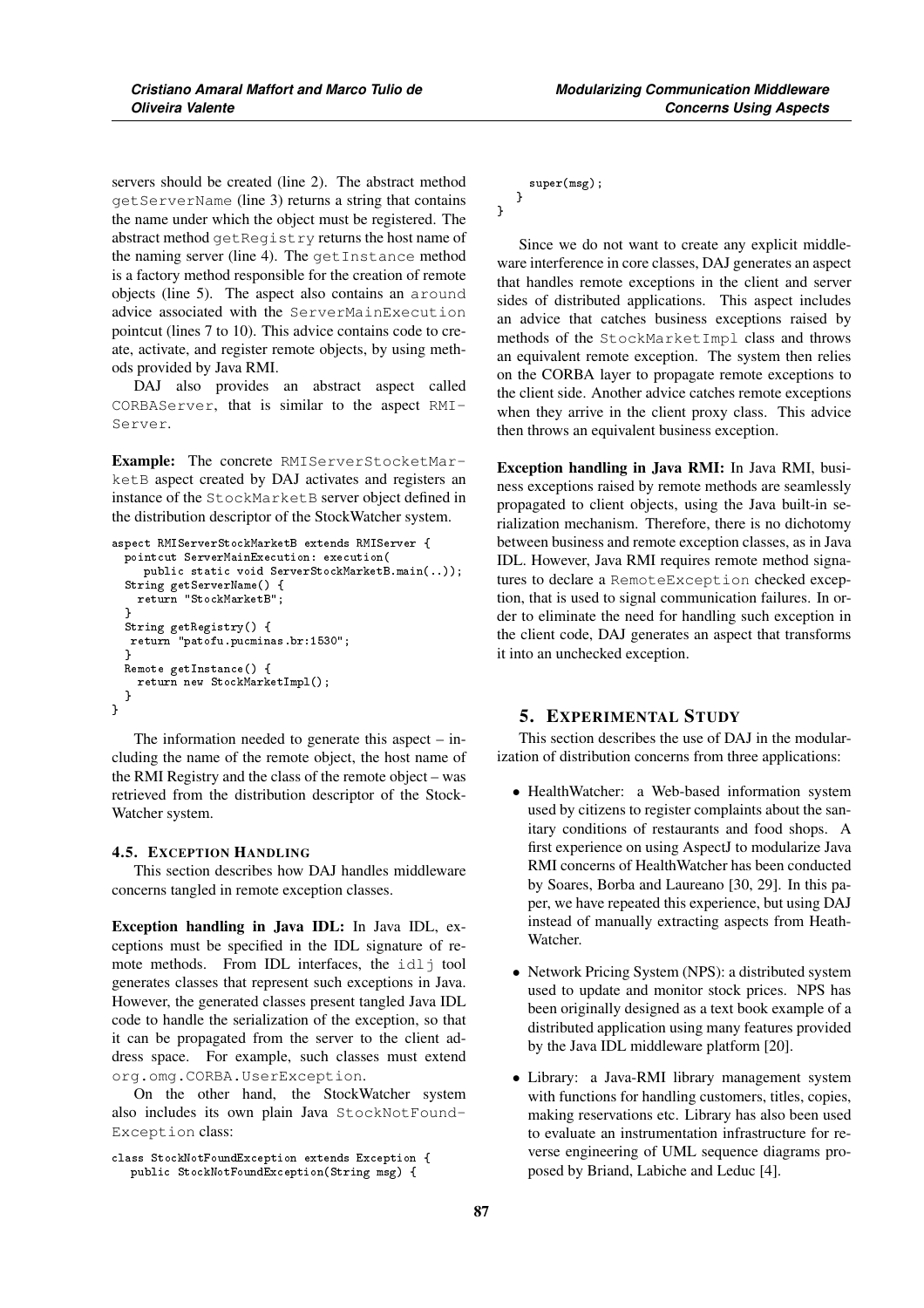In the study, we have initially refactored the original implementation of these systems, in order to remove distribution code from their business classes. Afterwards, we have defined distribution descriptors for the evaluated systems. The tool dajc was then used to generate aspects including both Java RMI and Java IDL code.

The central idea of the study was to illustrate the ability of the system to handle distribution concerns from real-world applications. Since distribution is widely considered a crosscutting concern and thus a natural candidate for aspect-oriented approaches [30, 29, 32, 5, 21, 18], we only present information about the number of classes, interfaces and lines of code (LOC) regarding the original and refactored versions of the evaluated systems. Further studies may consider other object-oriented metrics in order to better demonstrate the advantages of using aspects for handling distribution.

## 5.1. HEALTHWATCHER

The object-oriented version of the HealthWatcher system relies on Java RMI for communication. Table 1 presents quantitative information about the system. HealthWatcher core has 78 classes and 13 interfaces. Distribution concerns, such as service lookup, remote exceptions and synchronization, are implemented by 4 classes and 2 interfaces. The main modularization drawback of this version of the system is the fact that code related to distribution is tangled in the classes and interfaces of the core.

|              | <b>Classes</b> | Interfaces   LOC |      |
|--------------|----------------|------------------|------|
| Core         | 78             |                  | 4976 |
| Distribution |                |                  | 153  |
| Total        |                | 15               | 5129 |

Table 1. RMI-based HealthWatcher

DAJ-based HealthWatcher: Initially, a distribution descriptor was defined considering a deployment configuration employing two servers: one using Java RMI and the other relying on Java IDL. In this deployment descriptor, 25 classes designate objects passed by-serialization. HealthWatcher does not use call by-remote-reference.

Table 2 summarizes the components generated by the DAJ compiler from the HealthWatcher distribution descriptor. The new core of the system – after removing RMI classes and statements – has 410 lines less than the original core. Moreover, the original HealthWatcher has a very rigid architecture, including only one Java RMI server. On the other hand, the DAJ-based system presents a more flexible architecture that supports easily changing the underlying middleware.

It is worth to mention that Java IDL requires the generation of much more code than Java RMI (5671 lines

|                         | C                           |    | А  | LOC   |
|-------------------------|-----------------------------|----|----|-------|
| Core                    | 78                          | 13 |    | 4566  |
| DAJ internal components | 6                           |    |    | 244   |
| Java RMI generated code | $\mathcal{D}_{\mathcal{A}}$ |    | 21 | 191   |
| Java IDL generated code | 103                         | 29 | 38 | 5671  |
| Total                   | 189                         | 43 | 59 | 10672 |

Table 2. DAJ-based HealthWatcher (C= Classes; I= Interfaces; A= Aspects)

for Java IDL and only 191 lines for Java RMI). The main reason is that the Java IDL compiler must generate several components that are mandatory in CORBA implementations, including stubs, portable adapters, classes responsible for IDL-to-Java mappings etc. The same difference in the number of lines between the two middleware systems will be observed in the following systems.

#### 5.2. NETWORK PRICING SYSTEM (NPS)

NPS functionality is very similar to the motivating example used in this paper. However, we choose to refactor NPS because it was originally implemented using Java IDL and uses many of the features provided by this middleware technology. Table 3 presents information about the original version of the system.

|              | <b>Classes</b> | <b>Interfaces</b> | LOC  |
|--------------|----------------|-------------------|------|
| Core         | 18             |                   | 1279 |
| Distribution |                | 14                | 3138 |
| Total        |                | 15                | 4417 |

Table 3. Java IDL-based NPS

DAJ-based NPS: First, Java IDL code was fully removed from NPS core. In this step, we also needed to incorporate new classes in the core in order to replace classes generated by the Java IDL compiler that have been used in the implementation of functional requirements of the system. This is the case, for example, of classes representing objects that are passed by-serialization in remote calls. Such classes are generated by the  $idl \uparrow$  tool and thus they have methods and fields required by Java IDL programming conventions. After replacing  $idl$  generated classes by plain Java classes, the core was converted into an application that is independent from any middleware technology.

Table 4 summarizes the components generated by the DAJ compiler from the NPS distribution descriptor. As can be observed, the new core – considering the components added to replace Java IDL functional components – has 1210 lines, which is almost the same size of the original core. However, the new core does not depend anymore on any particular distribution technology. We were also able to change the communication middleware em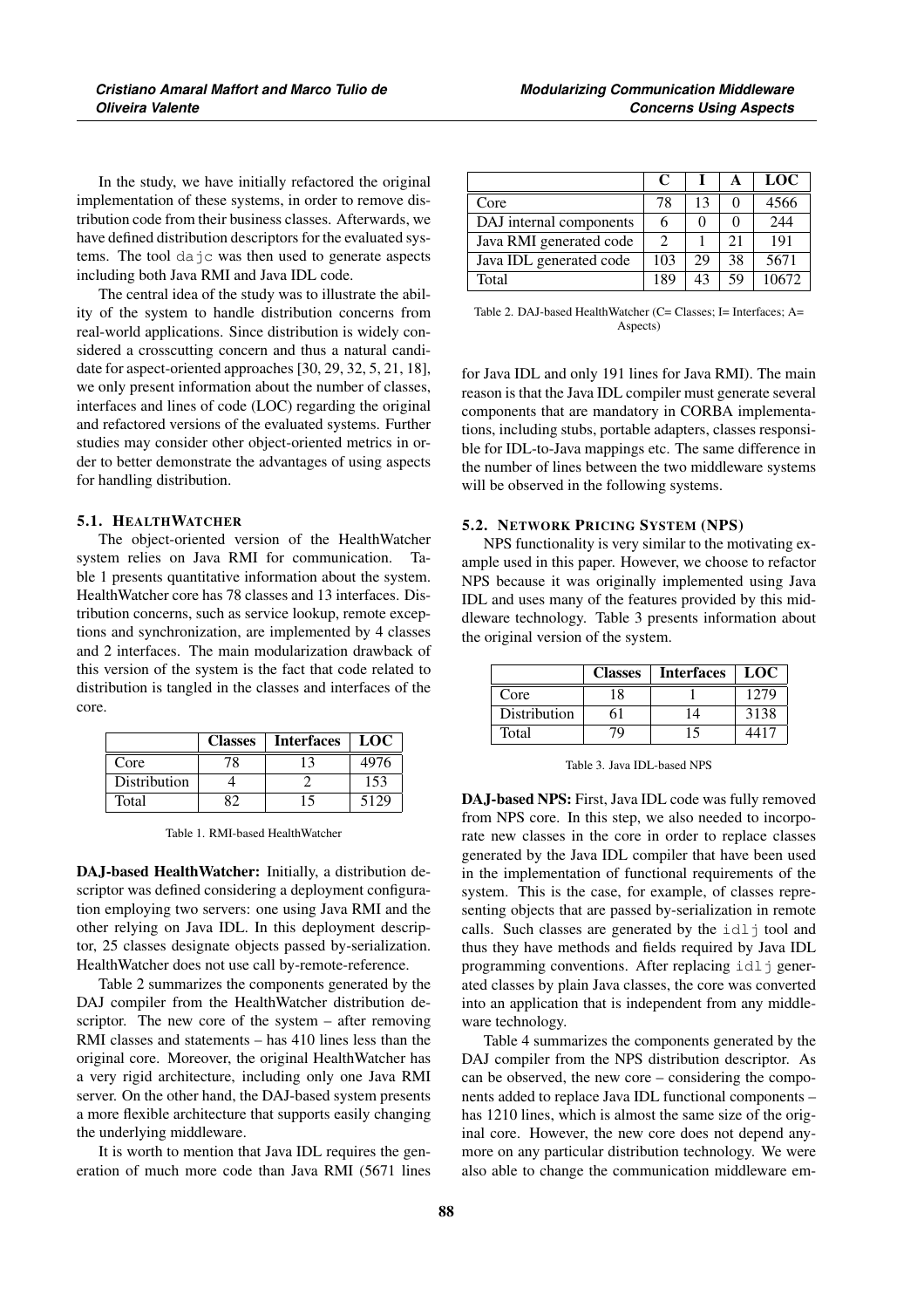ployed to access the two NPS server objects. In this way, it was very simple to build versions of NPS based on Java RMI only, on Java IDL only or on both platforms – for example, one server can be configured to use Java RMI and the other one to use Java IDL.

|                         | C   |    | $\mathbf{A}$ | LOC  |
|-------------------------|-----|----|--------------|------|
| Core                    | 25  |    |              | 1210 |
| DAJ internal components | 6   |    |              | 244  |
| Java RMI generated code |     |    | 18           | 355  |
| Java IDL generated code | 65  | 18 | 15           | 3744 |
| Total                   | 103 | 33 | 33           | 5553 |

Table 4. DAJ-based NPS (C= Classes; I= Interfaces; A= Aspects)

#### 5.3. LIBRARY SYSTEM

The original version of the Library system uses Java RMI as the underlying communication infrastructure. Table 5 presents information about this version of the system. As can be observed in this table, the system does not have any class addressing distribution concerns (such as classes denoting remote exceptions). Basically, Library relies only on standard Java RMI classes that however are spreaded and tangled in the core functionality of the system.

| lasses | <b>Interfaces</b> | $\perp$ LOC |
|--------|-------------------|-------------|
|        |                   |             |

Table 5. Java RMI-based Library System

DAJ-based Library: First, we removed all RMI related concerns from the core. We had also to refactor remote method signatures when they include built-in classes from the Java API (such as java.util.Vector). The reason is that such classes are not supported by Java IDL – since Java IDL is a language neutral middleware platform. This restriction required us to implement new collection classes independent from the Java API.

The Library system has three remote servers. The first one handles functionality related to library employees. The second server handles tasks related to reservations, loans and payments. Finally, the last one is used by customers to search the library collection. Moreover, the system has 27 classes describing objects that must be passed in remote calls using call by-serialization. It does not make use of call by-remote-reference.

Table 6 summarizes the components generated by the dajc compiler from the Library distribution descriptor. It is worth to mention that the new core – including the new collection classes – has 193 more lines of code than the original one. However, this core is fully independent both from middleware technology and Java API components. Moreover, by just changing the middleware protocol in the distribution descriptor we were able to deploy a Java IDL version of the Library System.

|                         | C   |    | А  | <b>LOC</b> |
|-------------------------|-----|----|----|------------|
| Core                    | 70  |    |    | 5190       |
| DAJ internal components |     |    |    | 244        |
| Java RMI generated code |     |    | 26 | 309        |
| Java IDL generated code | 98  | 32 | 34 | 5427       |
| Total                   | 180 |    | 60 | 11170      |

Table 6. DAJ-based Libray (C= Classes; I= Interfaces; A= Aspects)

# 6. DISCUSSION

This section discusses the solution proposed by DAJ considering the following criteria: separation of concerns, usability and flexibility, portability, obliviousness and alternative implementation technologies.

Separation of Concerns: Using DAJ we were able to synthesize aspects and classes that modularize distribution concerns in the three evaluated systems. After refactoring, distribution concerns were completely removed from the core of these applications. However, we had to replace concrete components generated by Java IDL to components independent from any middleware technology. The same was required when remote method signatures rely on components from the Java API. A core independent from middleware concerns is more simple to understand, test and evolve. Particularly, tests can be performed without considering distribution, which is critical for example to the success of test-driven development.

Usability and Flexibility: Our experience demonstrates that defining distribution descriptors is fairly straightforward. It is very simple for example to change distribution parameters, such as the underlying middleware platform, naming servers location, remote object names etc. Moreover, it is also possible to reconfigure the distributed architecture of the base system. For example, we have rapidly reconfigured HealthWatcher to use two remote servers, instead of a single one. On the other hand, since it is based on XML, the distribution  $descriptor$  if is syntax is not as legible and concise when compared with concrete syntax based on non-markup languages. Another drawback is that middleware parameters are hard-coded in distribution descriptors. Thus, DAJ does not provide support for example to applications that dynamically discover information about remote services. In the future, we have plans to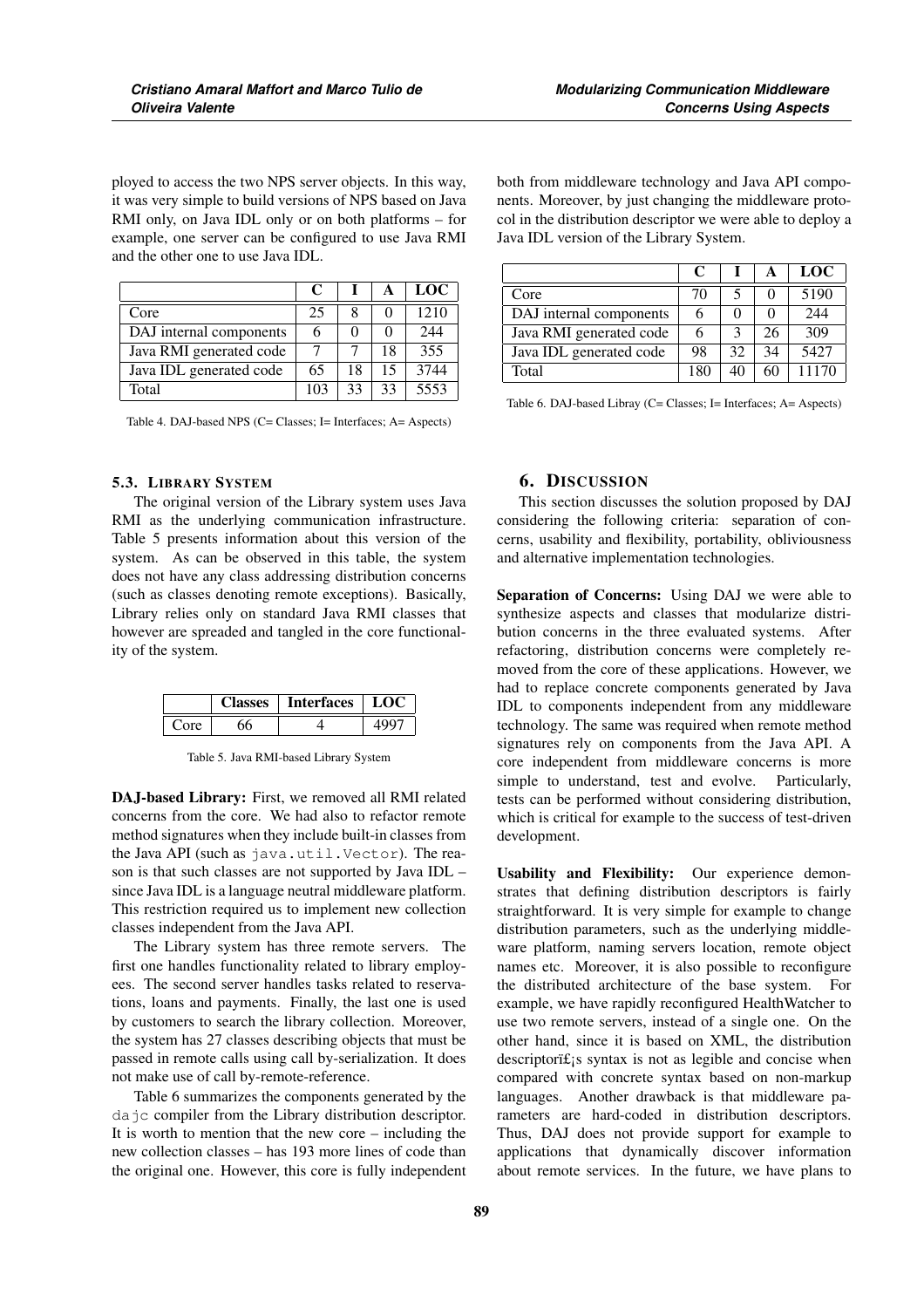tackle this problem. A possible solution is to extend the current API of the system, providing methods that allow clients to set up middleware parameters at run-time.

Performance: In order to evaluate the performance of the system, we have measured the time to execute the remote calls included in the StockWatcher system. This system was executed 20 times. In each execution, each remote call of the system was dispatched ten thousand times. We then calculated the average time to perform the dispatched calls considering the sequences of 20 executions. Moreover, we have evaluated four versions of StockWatcher: based on Java RMI (using DAJ and using object-oriented code) and on Java IDL (using DAJ and object-oriented code). The results are presented on Tables 7 and 8. We run client and server processes on a Pentium 4 3.2 GHz, 1 GB RAM, Microsoft Windows XP Service Pack 2, JDK 1.6 and ajc version 1.5.4.c.

The experiment demonstrates that DAJ does not impact significantly middleware performance. The performance overhead is negligible in most of the measured calls, both for Java RMI and Java IDL versions of the system. The only exception is when the getStock method raises a StockNotFoundException in the Java IDL-based version of StockWatcher. The performance overhead in this case is higher than 8%, compared with the original implementation of the system using scattered and tangled OO code. This overhead is due to the need of using aspects to handle such exception both on the server and on the client side of the distributed system, as described in Section 4.5.

Portability: Using DAJ, we were able to deliver versions of the evaluated systems for a different middleware platform than the one supported by their original implementation. However, DAJ only provides support for the "lowest common denominator" between Java IDL and Java RMI. Basically, this translates to synchronous remote calls using call by-serialization and call by-remote-reference semantics. DAJ does not provide support for example to features available only in CORBA systems, such as asynchronous calls, oneway calls, portable interceptors, dynamic invocation interfaces etc. On the other hand, we envision that the system can be extended to support other CORBA ORBs, besides Java IDL.

Another challenge is to provide support for Web Services in DAJ. In fact, we have already investigated this issue, considering Apache Axis as the middleware platform for supporting Web Services [2]. Basically, we faced two problems. First, Apache Axis generates its own classes for types used in remote service invocations. Such classes contain methods that serializes and deserializes objects according to Web Services standards. Thus, supporting Web Services in DAJ would require several inter-type declarations to transpose such methods to the classes of the base system. Another challenge is that Web Services do not support call by-remote-reference, since this would require the deployment of an HTTP server in each Web Service client. For this reason, we decided to do not support Web Services in the first DAJ implementation.

In summary, we consider that DAJ is a solution that targets only crosscutting concerns inherent to distributed object architectures. Particularly, we do not expect that the proposed system can handle concerns related to other middleware paradigms, such as service-oriented, message-oriented or event-based.

In the future, we consider that DAJ can be extended to generate code for other programming languages, such as C++ or C#. The only requirement is that aspect extensions for such OO languages become more mature.

Obliviousness: Although DAJ fully insulates middleware code from application components, it is worth to mention that DAJ requires client modules to rely on its own getRef method to retrieve remote references. Thus, it can be argued that DAJ replaces middleware tangling code by its own. However, this degree of tangling is minimal and it can be eliminated by creating an extra aspect, as illustrated below for an hypothetical StockWatcher client:

```
1: class MyClient {
2: StockMarket s1,s2;<br>3: ....
       3: ....
 4: }
5: aspect MyClientDependencyInjection {<br>6: after(MyClient c):
6: after(MyClient c):<br>7: execution(void My
 7: execution(void MyClient.new(..)) && this(s) {
8: c.s1= (StockMarket)<br>9: ServiceLocato
                ServiceLocator.getRef("StockMarketA");
10: c.s2= (StockMarket)
11 ServiceLocator.getRef("StockMarketB");<br>12: }
12:13: }
```
The proposed aspect, as happen in dependency injection frameworks [24, 6], assumes the charge of retrieving and binding remote references to instance variables s1 and s2 (lines 8 to 11). In this way, the class has remained oblivious to DAJ concerns.

Alternative Technologies: Instead of aspects, at least two other technologies could have been used to modularize distributions concerns required by middleware platforms:

• Bytecode manipulation frameworks: Frameworks such as BCEL [9] could have been used to instrument the bytecode of the core classes with middleware related programming conventions. However, aspect-oriented languages, such as AspectJ, provide high-level abstractions to perform the same kind of instrumentation. Such abstractions have contributed to simplify the design and implementation of DAJ.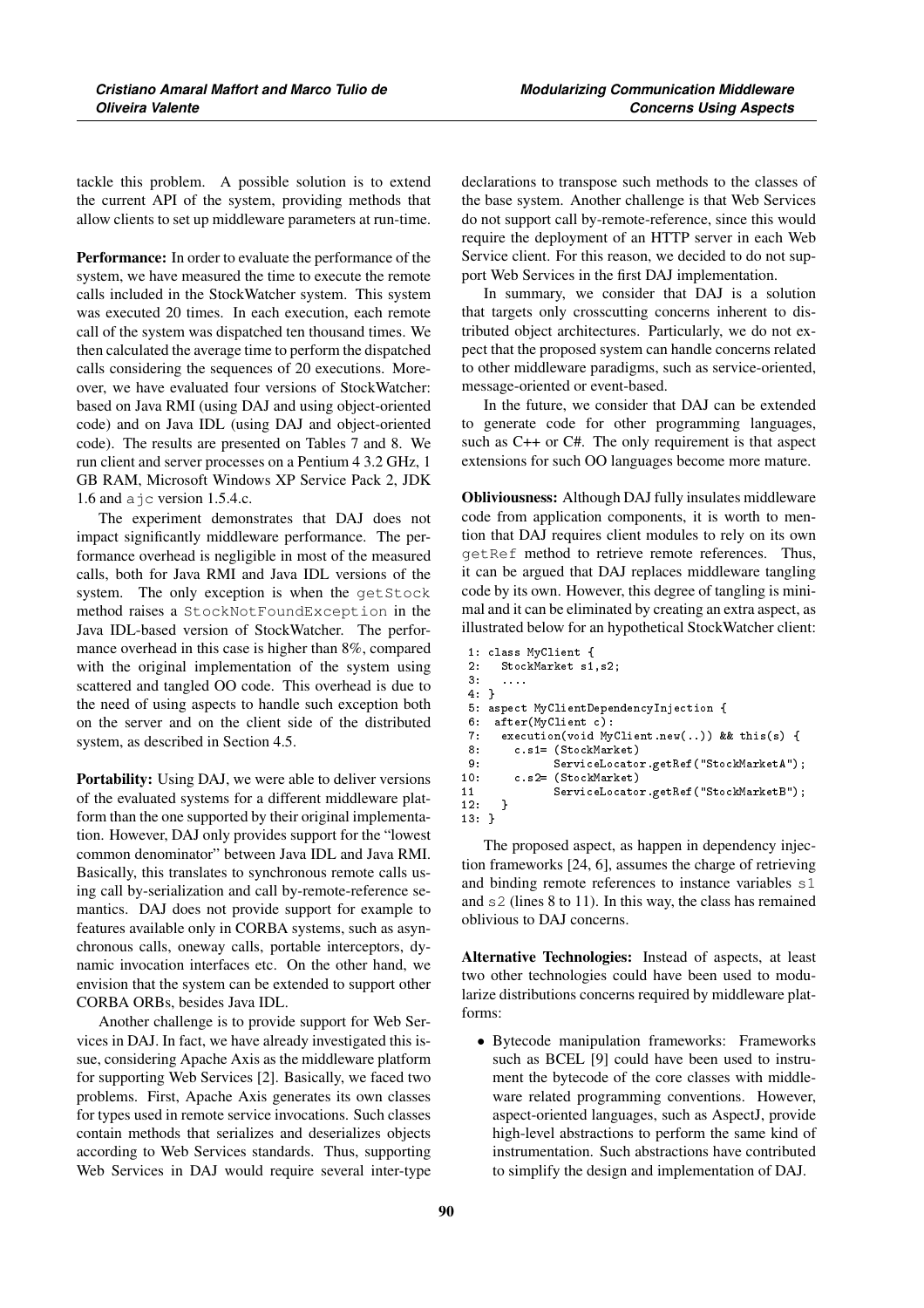| <b>Remote Call</b>              | <b>RMI-DAJ</b> | <b>RMI-OO</b> | DAJ/OO(%) |
|---------------------------------|----------------|---------------|-----------|
| update                          | 2767           | 2698          | 2.56      |
| subscribe                       | 5901           | 5803          | 1.69      |
| unsubscribe                     | 3010           | 2989          | 0.70      |
| getStock returning StockInfo    | 2631           | 2648          | $-0.64$   |
| getStock returning an exception | 5089           | 5045          | 0.87      |

Table 7. Average time (in ms) to perform ten thousand remote calls in the Java RMI-based versions of the StockWatcher system (using DAJ and using tangled and spreaded OO code)

| <b>Remote Call</b>              | <b>IDL-DAJ</b> | <b>IDL-OO</b> | DAJ / OO $(\%)$ |
|---------------------------------|----------------|---------------|-----------------|
| update                          | 6473           | 6450          | 0.36            |
| subscribe                       | 13809          | 13634         | 1.28            |
| unsubscribe                     | 6428           | 6289          | 2.21            |
| getStock returning Stock Info   | 6326           | 6332          | $-0.09$         |
| getStock returning an exception | 6401           | 5893          | 8.62            |

Table 8. Average time (in ms) to perform ten thousand remote calls in the Java IDL-based versions of the StockWatcher systems (using DAJ and using tangled and spreaded OO code)

• Model-based Development: As promoted by modeldriven approaches [25], CASE tools can be augmented to support the generation of class skeletons incorporating middleware required code. Such classes can be generated from models, such as UML class and sequence diagrams, or from domainspecific languages. However, this approach usually generates code that is hard to understand and evolve. Moreover, since application logic is embedded in the synthesized class skeletons, it is usually hard to achieve round-trip engineering, i.e., moving back and forth between models and generated code [13].

# 7. RELATED WORK

Soares, Borba and Laureano have reported their experience using AspectJ to provide an aspect-oriented implementation for the HealthWatcher system [30, 29]. Regarding their work, DAJ presents at least three contributions:

- DAJ supports modularization both for Java RMI and Java IDL communication concerns. Supporting Java IDL is important to provide interoperability with clients and servers written in other programming languages. The challenge in this case was to avoid collisions and interferences among aspects specific to each middleware system. For example, when the aspects proposed by DAJ require inter-type declaration, interface implementation was preferred since Java only supports simple inheritance.
- DAJ supports parameter passing in remote calls using call by-serialization and call by-remotereference semantics. Instead, the aspects proposed

by Soares, Borba and Laureano only handle call byserialization, since this was the only evaluation strategy employed in HealthWatcher. However, call byremote-reference is extensively used in other distributed object-based systems to support the implementation of callbacks [11].

• DAJ is compatible with different software architectures employed in the design of distributed systems. On the other hand, the solution proposed by Soares and colleagues is restricted to the original architecture employed by the HealthWatcher system. For example, their solution assumes that there is a single server object of type HWFacade. The proposed pointcuts rely on this particular type to capture remote calls. For this reason, aspects used in Health-Watcher do not apply for example to clients that reference multiple server objects.

Kulesza et al. have conducted a quantitative study to assess the positive and negative effects of using AOP in the HealthWatcher system [18]. Their study was driven by a suite of metrics for separation of concerns, coupling, cohesion and size. The conclusion is that the AO version of the system presents better results for almost all the considered metrics. Other works also report the advantages of using aspects to modularize distribution concerns [32, 5, 21].

Ceccato and Tonella have proposed an aspect-oriented framework to support the migration of a non-distributed application to a distributed architecture [5]. Similar to DAJ, the object-oriented code remains oblivious to the injected distributed behavior and the proposed aspects are generated automatically. However, their solution is restricted to Java RMI. Moreover, the configuration file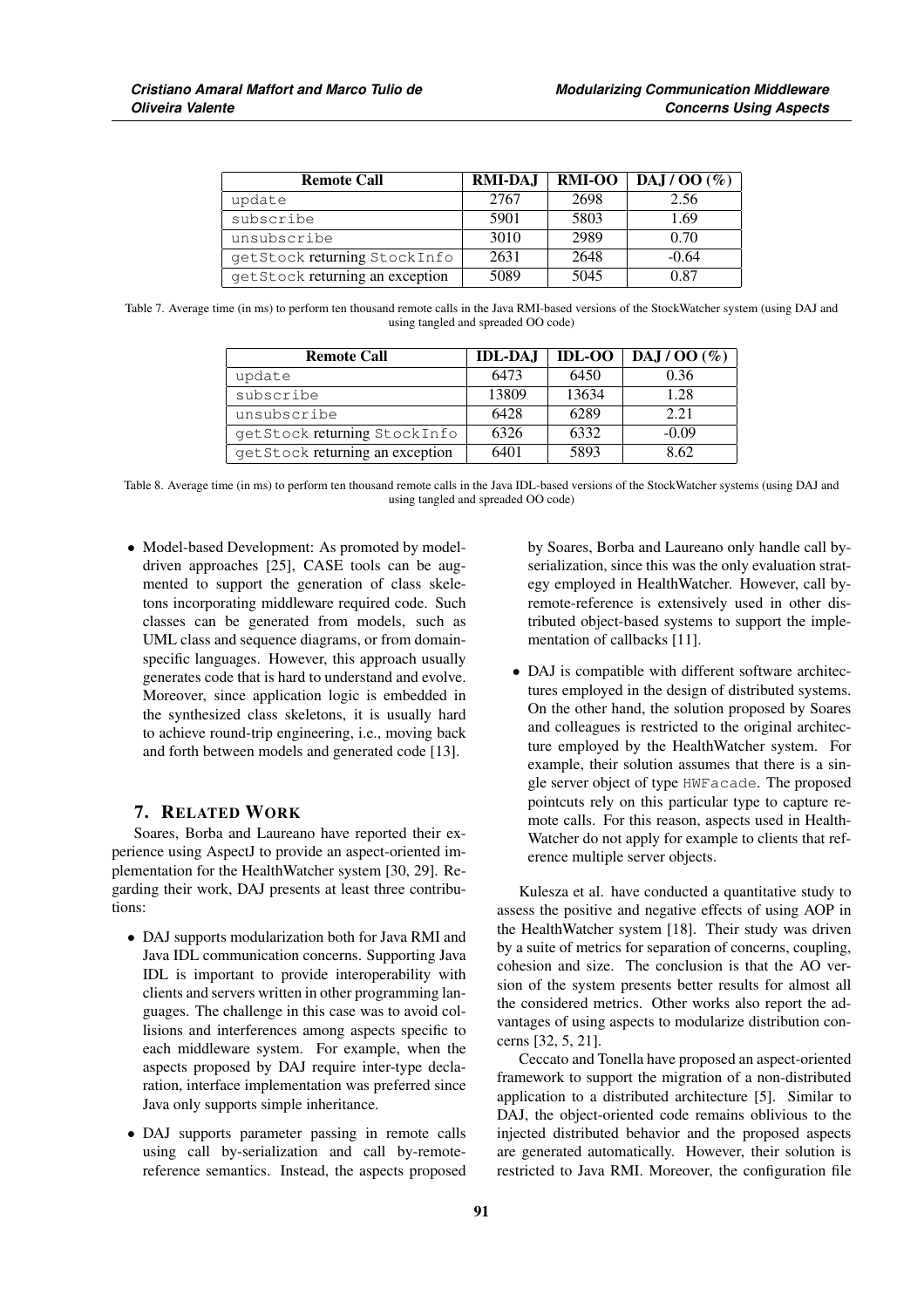that guides the generation of aspects is just a list of class names, which does not contain information about parameter passing strategies, naming servers, etc. In their solution, call by-remote-reference is applied to all invocation parameters. Certainly, this decision is not adequated when the target of the modularization is an existing distributed application whose semantics depends on call byserialization. Additionally, using only call by-remotereference impacts the performance of the system, since the execution of remote methods must call back the client address space to access any argument.

Reflective middleware systems rely on the application of reflection to achieve customizable, open, and adaptive middleware platforms [17]. For example, UIC CORBA supports the concept of personality, that allows users to specialize middleware systems according to the requirements of a given distributed application or domain [28]. It is possible for example to configure skeletons that support communication with different middleware systems. Pluggable protocols aim to support custom middleware protocol stacks in TAO, a well-known CORBA middleware framework [27]. The system targets mainly applications with sensitive time constraints, such as real-time and embedded systems. However, as usual in object-oriented middleware systems, both UIC and TAO require developers to follow their specific programming conventions, which usually lead to code scattering and tangling [22].

Ghosh and colleagues have proposed a middleware transparent approach to support the implementation of distributed systems [12]. Similar to DAJ, they rely on aspects to decouple business concerns from middlewarespecific functionality. Moreover, they propose a modeldriven approach to distributed systems development. A middleware transparent design (MTD) is a model of the system that do not address middleware concerns. Aspects are weaved to such model to derive a middleware specific design (MSD) that addresses both business and distribution concerns. Accordingly to Model Driven Architecture (MDA) principles [25], a MTD corresponds to a PIM (Platform Independent Model) and a MSD to a PSM (Platform Specific Model). DAJ is a system that implements and puts into practice many principles and ideas proposed by Ghosh and colleagues in their proposal.

Zhang and Jacobsen have quantified the crosscutting nature of several features of CORBA based middleware [37]. They have measured the scattering degree of features such as portable interceptors, dynamic programming invocations, collocation optimizations, and asynchronous calls. They have also showed that such features can be modularized using aspect-oriented programming. From this experience, they have proposed the horizontal decomposition method [38]. Horizontal decomposition advocates the use of traditional modularization techniques, such as vertical decomposition, to implement a minimal but well-modularized core middleware system. Aspects should then be used to superimpose orthogonal features to this core. They have assessed the effectiveness of their method by re-implementing as aspects crosscutting features of the original implementation of OR-Bacus [26]. AspectJRMI is another middleware system whose design has been guided by horizontal decomposition principles [10]. Colyer et al. have conducted an aspect-oriented refactoring of a large scale middleware product-line [7]. They have identified many crosscutting concerns in the product-line, including homogenous concerns (tracing, logging, error analysis and reporting, monitoring, and statistics) and heterogeneous concerns (EJB support). Similar to Zhang and Jacobsen, Colyer work aims to modularize crosscutting concerns that are internal to the middleware layer.

In DAJ-based distributed systems, the language employed in the specification of distribution descriptors can be considered as a domain-specific aspect-oriented language. Recently, some works have proposed the use of domain-specific languages to describe crosscutting concerns, since such languages rely on abstractions and vocabulary that is closer to the concern they intend to modularize. Moreover, they are less susceptible to critics commonly related to general purpose aspect-oriented languages. For example, many researchers consider that languages such as AspectJ defeats basic software engineering principles, such as modular reasoning, parallel development and encapsulation [35, 31]. Certainly, such critics are less important when using domain-specific aspect languages. It is also worth to mention that the first generation of aspect languages was defined for domain-specific purposes, including RIDL (for remote interface specification) and COOL (for coordination and synchronization) [21].

# 8. CONCLUSIONS

In this paper, we have described a system called DAJ that provides middleware independence in distributed, object-oriented systems. For this purpose, DAJ relies on the combination of three technologies: aspects, domainspecific languages and generative programming. DAJ also supports two native, object-oriented JDK middleware platforms: Java RMI and Java IDL. The system modularizes the basic service provided by these middleware platforms, i.e. synchronous remote calls using call byserialization and call by-remote-reference semantics. Particularly, DAJ does not provide support to features available only in CORBA systems, such as asynchronous calls, oneway calls, portable interceptors, dynamic invocation interfaces etc.

In order to evaluate the proposed system, we have refactored three medium-sized distributed applications: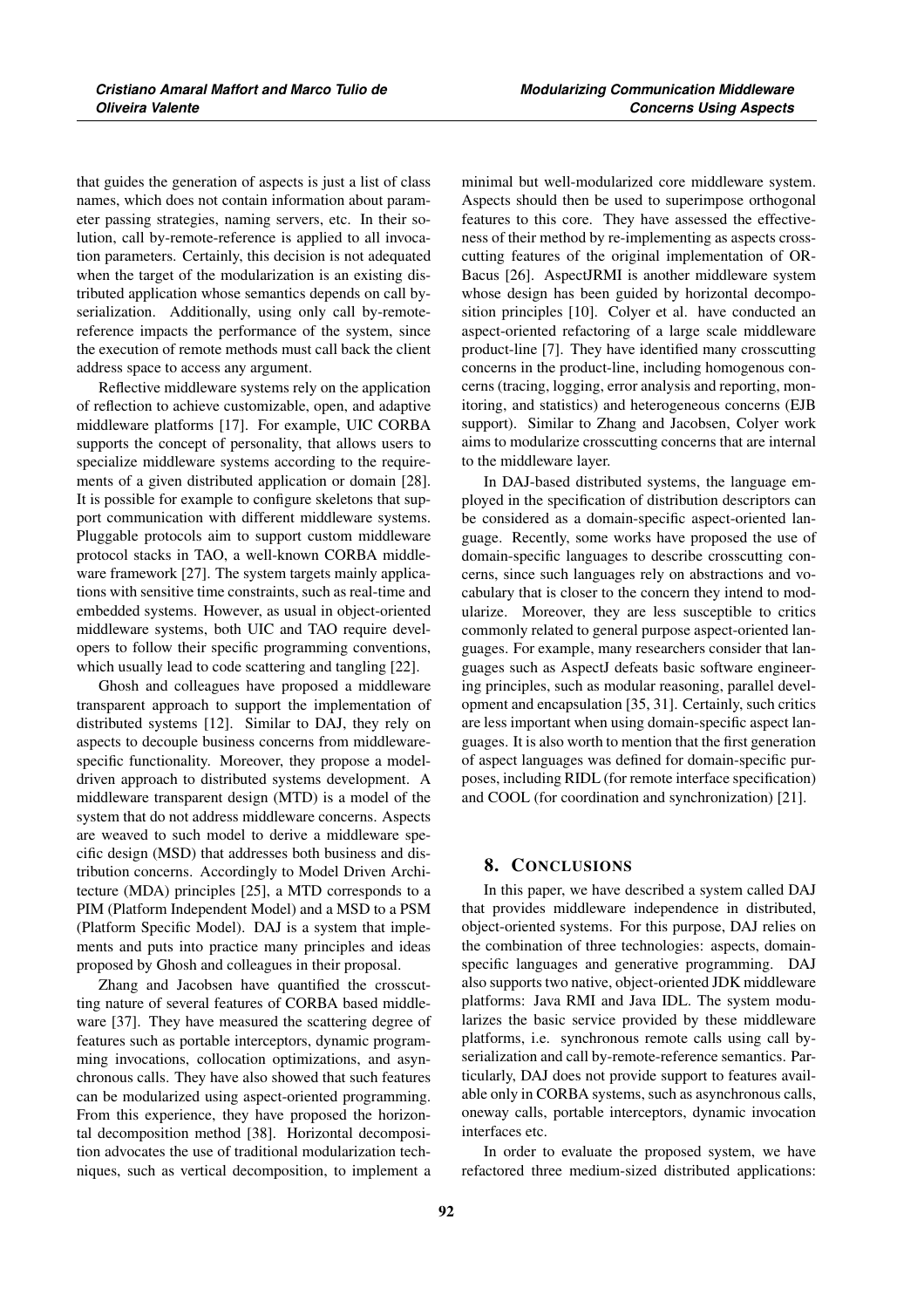HealthWatcher, Network Pricing System, and Library. DAJ was able to modularize middleware code tangled in the business components of these three systems. We have also been able to deploy a new version of the evaluated systems using a different middleware platform than the original one.

As future work, we have plans to investigate the use of DAJ in other distributed systems, including applications designed to rely on DAJ since the design phase. We also have plans to consider other object-oriented metrics in the investigated systems, including metrics that evaluate important software engineering attributes, such as cohesion, coupling and separation of concerns.

Acknowledgments This work has been funded by FAPEMIG (process CEX-817/05). We would like to thank Sergio Soares for providing the source code of the HealthWatcher system and Mariana Sharp for providing the Library system source code.

#### **REFERENCES**

- [1] Gustavo Alonso, Fabio Casati, Harumi Kuno, and Vijay Machiraju. *Web Services: Concepts, Architecture and Applications*. Springer Verlag, 2004.
- [2] Apache Axis. http://ws.apache.org/axis/.
- [3] Jon Bentley. Programming pearls: little languages. *Communications ACM*, 29(8):711–721, 1986.
- [4] Lionel C. Briand, Yvan Labiche, and Johanne Leduc. Toward the reverse engineering of UML sequence diagrams for distributed Java software. *IEEE Transactions on Software Engineering*, 32(9):642–663, 2006.
- [5] Mariano Ceccato and Paolo Tonella. Adding distribution to existing applications by means of aspect oriented programming. In *4th IEEE International Workshop on Source Code Analysis and Manipulation*, pages 107–116. IEEE Computer Society, 2004.
- [6] Shigeru Chiba and Rei Ishikawa. Aspect-oriented programming beyond dependency injection. In *19th European Conference on Object-Oriented Programming*, volume 3586 of *Lecture Notes in Computer Science*, pages 121–143. Springer, 2005.
- [7] Adrian Colyer and Andrew Clement. Large-scale AOSD for middleware. In *3rd International Conference on Aspect-Oriented Software Development*, pages 56–65. ACM Press, 2004.
- [8] Krysztof Czarnecki and Ulrich Eisenecker. *Generative Programming: Methods, Tools, and Applications*. Addison-Wesley, 2000.
- [9] Markus Dahm. Bytecode engeeniering with the BCEL API. Technical report, Freie Universitt - Institut fur Informatik, 2001.
- [10] Marco Tulio de Oliveira Valente, Fabio Tirelo, Diana Campos Leao, and Rodrigo Palhares. An aspectoriented communication middleware system. In *International Symposium on Distributed Objects and Applications*, volume 3761 of *LNCS*, pages 1115–1132. Springer-Verlag, October 2005.
- [11] Frantisek Plasil and Michael Stal. An architectural view of distributed objects and components in CORBA, Java RMI and COM/DCOM. *Software Concepts and Tools*, 19(1):14–28, 1998.
- [12] Sudipto Ghosh, Robert B. France, Devon M. Simmonds, Abhijit Bare, Brahmila Kamalakar, Roopashree P. Shankar, Gagan Tandon, Peter Vile, and Shuxin Yin. A middleware transparent approach to developing distributed applications. *Software Practice and Experience*, 35(12):1131–1154, October 2005.
- [13] Aniruddha S. Gokhale, Douglas C. Schmidt, Balachandran Natarajan, and Nanbor Wang. Applying model-integrated computing to component middleware and enterprise applications. *Communications of the ACM*, 45(10):65–70, 2002.
- [14] Java IDL. http://java.sun.com/products/jdk/idl.
- [15] Gregor Kiczales, Erik Hilsdale, Jim Hugunin, Mik Kersten, Jeffrey Palm, and William G. Griswold. An overview of AspectJ. In *15th European Conference on Object-Oriented Programming (ECOOP)*, volume 2072 of *LNCS*, pages 327–355. Springer Verlag, 2001.
- [16] Gregor Kiczales, John Lamping, Anurag Mendhekar, Chris Maeda, Cristina Lopes, Jean-Marc Loingtier, and John Irwin. Aspect-oriented programming. In *11th European Conference on Object-Oriented Programming (ECOOP)*, volume 1241 of *LNCS*, pages 220–242. Springer Verlag, 1997.
- [17] Fabio Kon, Fábio Costa, Roy Campbell, and Gordon Blair. The case for reflective middleware. *Communications of the ACM*, 45(6):33–38, June 2002.
- [18] Uirá Kulesza, Cláudio Sant'Anna, Alessandro Garcia, Roberta Coelho, Arndt von Staa, and Carlos José Pereira de Lucena. Quantifying the effects of aspect-oriented programming: A maintenance study. In *22nd IEEE International Conference on Software Maintenance*, pages 223– 233, 2006.
- [19] Ramnivas Laddad. *AspectJ in Action Practical Aspect-Oriented Programming*. Manning, 2003.
- [20] Geoffrey Lewis, Steven Barber, and Ellen Siegel. *Programming with Java IDL*. John Wiley & Sons, 1997.
- [21] Cristina Videira Lopes. *D: A Language Framework for Distributed Programming*. PhD thesis, College of Computer Science, Northeastern University, December 1997.
- [22] Neil Loughran, Lionel Seinturier Geoff Coulson, Renaud Pawlak, Eddy Truyen, Frans Sanen, Maarten Bynens, Wouter Joosen, Andrew Jackson, Siobhan Clarke, Neil Hatton, Monica Pinto, Lidia Fuentes, Mercedes Amor, Tal Cohen, Adrian Colyer, and Christa Schwanninger. Requirements and definition of aspect-oriented middleware reference architecture. Technical report, AOSD Europe, oct 2005.